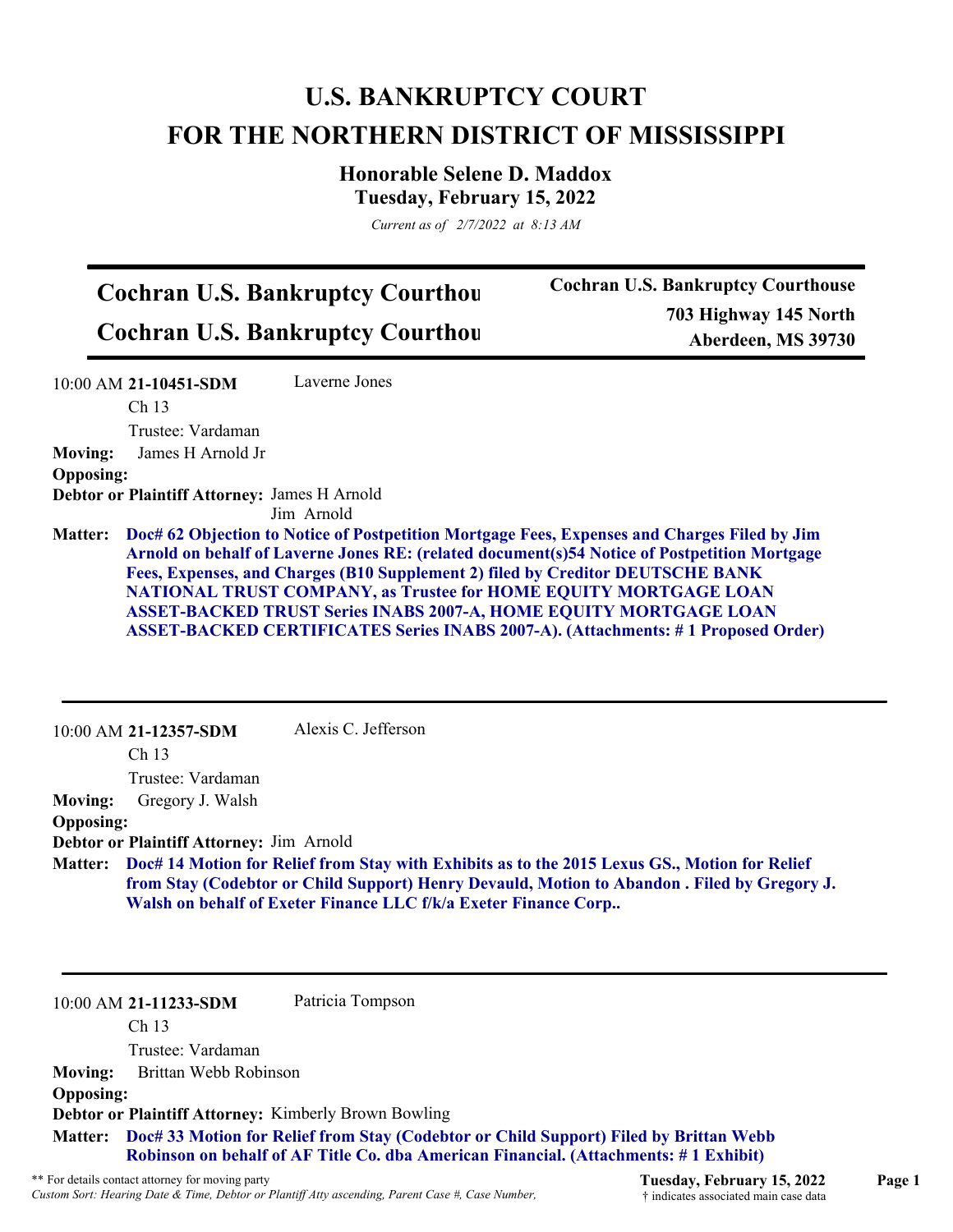## 10:00 AM **21-12201-SDM**  Ch 11

Molecular & Diagnostic Testing Labs of America, LL

**Moving:** Les Alvis **Opposing: Debtor or Plaintiff Attorney:** Robert Gambrell **Doc# 47 Objection to Agreed Order Based upon Stipulation Between Debtor and McKesson Matter: Corporation Regarding Use of Cash Collateral Filed by Les Alvis on behalf of BNA Bank (RE: related document(s)44 Order (Generic)).**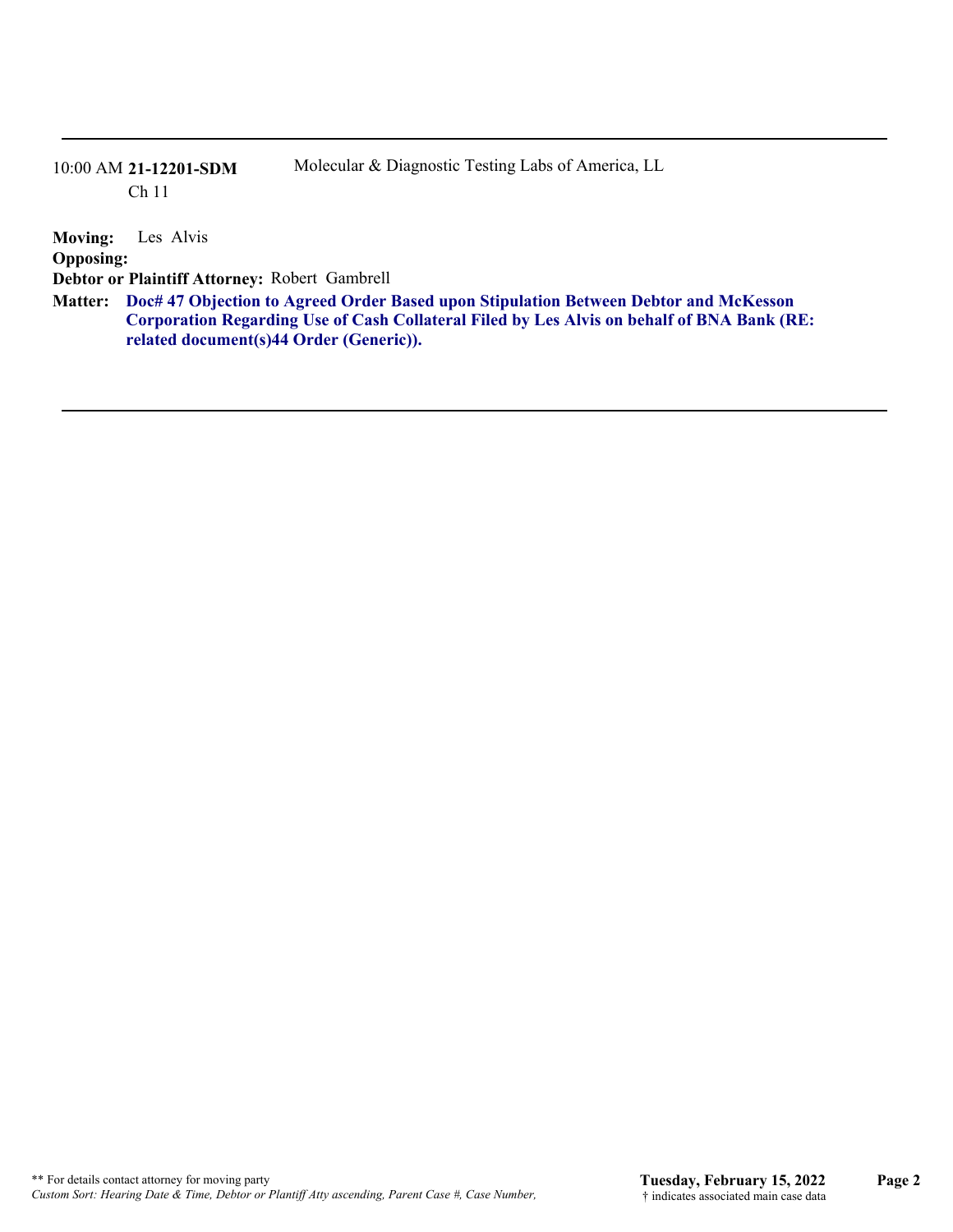Swift Staffing Holdings, LLC

10:00 AM **18-10616-SDM** 

Ch 11

Swift Staffing Holdings, LLC

### **Status Hearing**

**Moving:** Craig M. Geno

**Opposing:**

**Debtor or Plaintiff Attorney:** Craig M. Geno

**Doc# 307 Chapter 11 Plan of Reorganization Filed by Craig M. Geno on behalf of Swift Staffing Matter: Holdings, LLC**

**Doc# 315 Objection to Confirmation of Chapter 11 Plan Filed by Jay Gore III on behalf of Regions Bank (Gore, Jay)**

**Doc 322 Objection to Confirmation of Chapter 11 Plan Filed by Kimberly A Walsh on behalf of Texas Comptroller of Public Accounts and Texas Workforce Commission (Walsh, Kimberly)**

**Doc# 324 Objection to (RE: related document(s)306 Disclosure Statement filed by Debtor Swift Staffing Holdings, LLC). Filed by Sylvie Derdeyn Robinson on behalf of MS Department of Revenue (Robinson, Sylvie)**

**Doc# 352 Objection to Confirmation of Chapter 11 Plan Filed by Jeffrey R. Barber on behalf of Diverse Staffing Services, Inc. (Barber, Jeffrey)**

**Doc # 353 Objection to Confirmation of Chapter 11 Plan Filed by Abigail M Marbury on behalf of Mississippi Department of Employment Security (Marbury, Abigail)**

**Doc# 354 Objection to Confirmation of Chapter 11 Plan Filed by Sammye S. Tharp on behalf of U. S. Trustee (Tharp, Sammye)**

**Doc# 355 Objection to Confirmation of Chapter 11 Plan Filed by Samuel D. Wright on behalf of IRS (Wright, Samuel)**

**Doc# 356 Objection to Confirmation of Chapter 11 Plan Filed by Sylvie Derdeyn Robinson on behalf of MS Department of Revenue (Robinson, Sylvie)**

**Doc# 379 Objection to Confirmation of Chapter 11 Plan Filed by Jay Gore III on behalf of Regions Bank (Gore, Jay)**

**Doc# 523 Objection to Confirmation of Chapter 11 Plan Filed by Wesley Blacksher on behalf of BMW Bank of North America (Blacksher, Wesley)**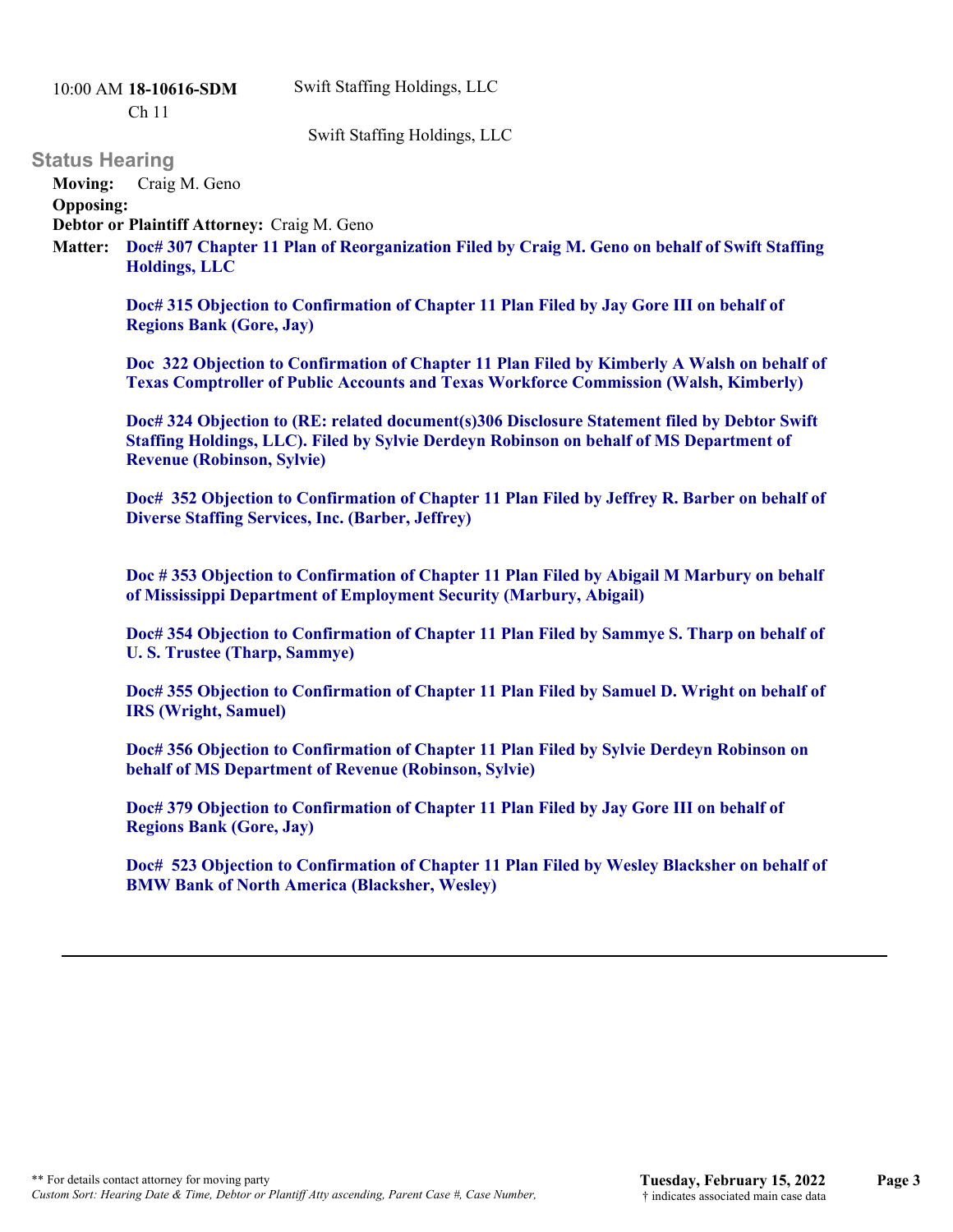**Moving:** R. Spencer Clift III

**Opposing:**

**Debtor or Plaintiff Attorney:** Craig M. Geno D. Andrew Phillips

James P. Wilson

**Doc# 210 Motion to Establish Claim Bar Date for Merchant Claimants Without Notice of Debtors Chapter 11 Case or the Opportunity to File Claims Filed by Tiffany Payne Geyer on behalf of Worldpay ISO Inc., f/k/a Vantiv, Inc., f/k/a National Processing Company. (Attachments: # 1 Exhibit A - Creditor Matrix # 2 Exhibit B - Amended Creditor Matrix) Matter:**

**Doc# 260 Objection Filed by Craig M. Geno on behalf of Ironwood Financial, LLC (RE: related document(s)210 Generic Motion filed by Creditor Worldpay ISO Inc., f/k/a Vantiv, Inc., f/k/a National Processing Company). (Geno, Craig)**

**Doc# 264 Objection Filed by Michael P. Coury on behalf of C&V Photo Casino, LLC, Robert Meyer, Simon and Rhonda West d/b/a Big City Limo, Taysir Tayeh (RE: related document(s)210 Generic Motion filed by Creditor Worldpay ISO Inc., f/k/a Vantiv, Inc., f/k/a National Processing Company). (Attachments: # 1 Exhibit A- Worldpay Proof of Claim) (Coury, Michael)**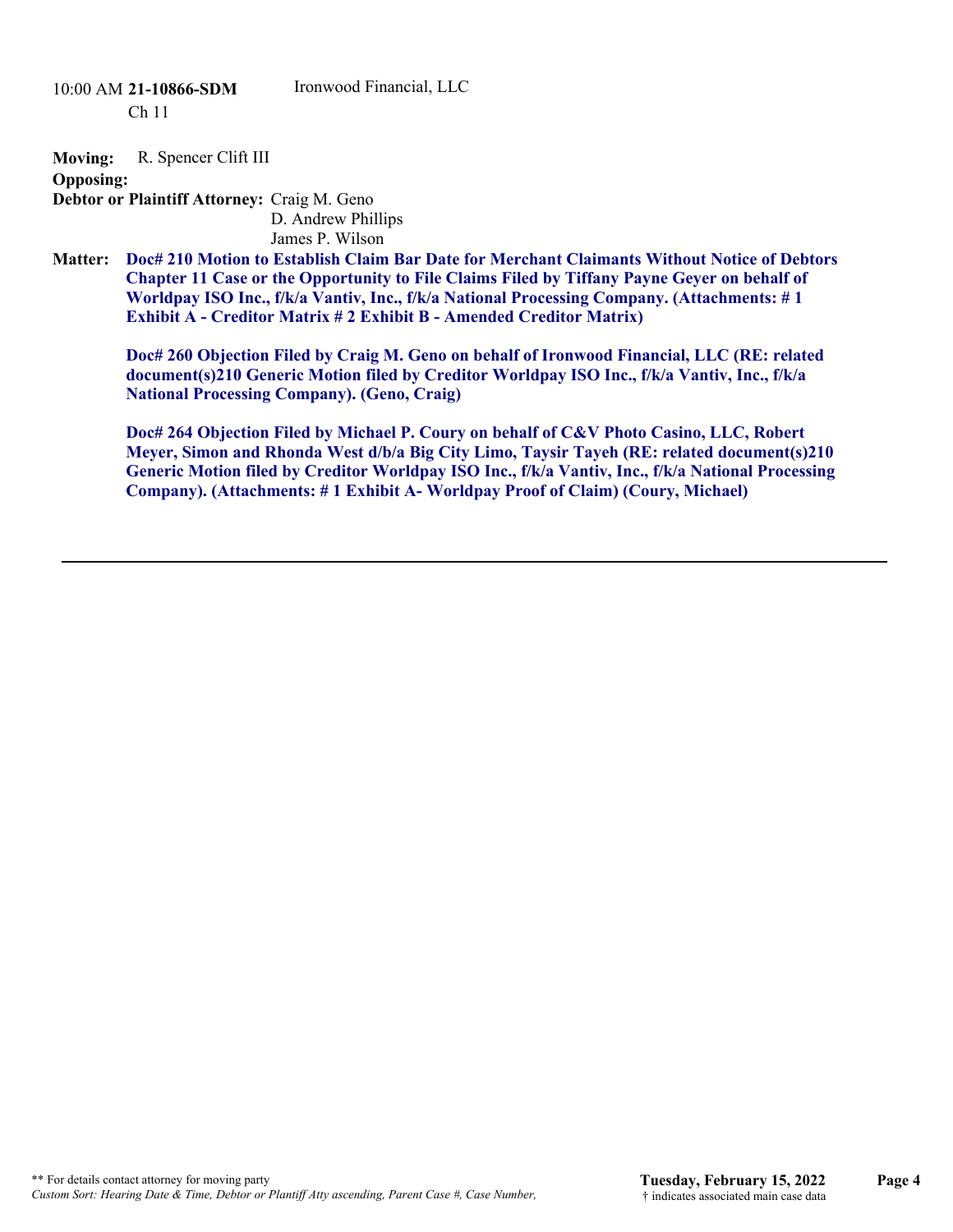10:00 AM **21-10866-SDM** 

Ironwood Financial, LLC

Ch 11

**Moving:** R. Spencer Clift III

**Opposing:**

**Debtor or Plaintiff Attorney:** Craig M. Geno D. Andrew Phillips James P. Wilson

**Doc# 179 Motion for Derivative Standing and Leave to File Adversary Complaint for Declaratory and Injunctive Relief Filed by Tiffany Payne Geyer on behalf of Worldpay ISO Inc., f/k/a Vantiv, Inc., f/k/a National Processing Company. Matter:**

**Doc# 195 Objection Filed by Michael P. Coury on behalf of Robert Meyer, Taysir Tayeh (RE: related document(s)179 Generic Motion filed by Creditor Worldpay ISO Inc., f/k/a Vantiv, Inc., f/k/a National Processing Company). (Attachments: # 1 Exhibit A- Worldpay Response to Motion for Relief From Stay # 2 Exhibit B- 9/30/21 Order Striking Request for Class Certification # 3 Exhibit C- Order On Motion to Dismiss Adversary Proceeding) (Coury, Michael)**

**Doc# 197 Objection Filed by Craig M. Geno on behalf of Ironwood Financial, LLC (RE: related document(s)179 Generic Motion filed by Creditor Worldpay ISO Inc., f/k/a Vantiv, Inc., f/k/a National Processing Company). (Geno, Craig)**

**Doc# 198 Joinder Filed by Christopher Meredith on behalf of BankPlus RE: (related document(s)179 Generic Motion filed by Creditor Worldpay ISO Inc., f/k/a Vantiv, Inc., f/k/a National Processing Company). (Meredith, Christopher)**

**Doc# 245 Document Notice of Order Entered by the District Court for the Northern District of Illinois Filed by Tiffany Payne Geyer on behalf of Worldpay ISO Inc., f/k/a Vantiv, Inc., f/k/a National Processing Company RE: (related document(s)179 Generic Motion filed by Creditor Worldpay ISO Inc., f/k/a Vantiv, Inc., f/k/a National Processing Company). (Geyer, Tiffany)**

|                                    | Ironwood Financial, LLC<br>$10:00$ AM 21-10866-SDM<br>Ch <sub>11</sub>                                                                                                                                                                                                                                                                                                                                                                                                                                                                                       |
|------------------------------------|--------------------------------------------------------------------------------------------------------------------------------------------------------------------------------------------------------------------------------------------------------------------------------------------------------------------------------------------------------------------------------------------------------------------------------------------------------------------------------------------------------------------------------------------------------------|
| <b>Moving:</b><br><b>Opposing:</b> | Craig M. Geno                                                                                                                                                                                                                                                                                                                                                                                                                                                                                                                                                |
|                                    | Debtor or Plaintiff Attorney: Craig M. Geno<br>D. Andrew Phillips<br>James P. Wilson                                                                                                                                                                                                                                                                                                                                                                                                                                                                         |
| <b>Matter:</b>                     | Doc# 9 Emergency Motion to Use Cash Collateral and for Granting Adequate Protection Filed by<br>Craig M. Geno on behalf of Ironwood Financial, LLC.                                                                                                                                                                                                                                                                                                                                                                                                          |
|                                    | Doc# 123 Objection to Debtor's Emergency Motion for Authority to Use Cash Collateral<br>(document redacted as necessary to comply with interim Seal Order; unredacted copies being<br>separately provided to UST, debtors counsel, and the Court) Filed by Tiffany Payne Geyer on<br>behalf of Worldpay ISO Inc., f/k/a Vantiv, Inc., f/k/a National Processing Company (RE: related<br>document(s)9 Motion to Use Cash Collateral filed by Debtor Ironwood Financial, LLC).<br>(Attachments: #1 Exhibit A - Merchant Processing Agreement) (Geyer, Tiffany) |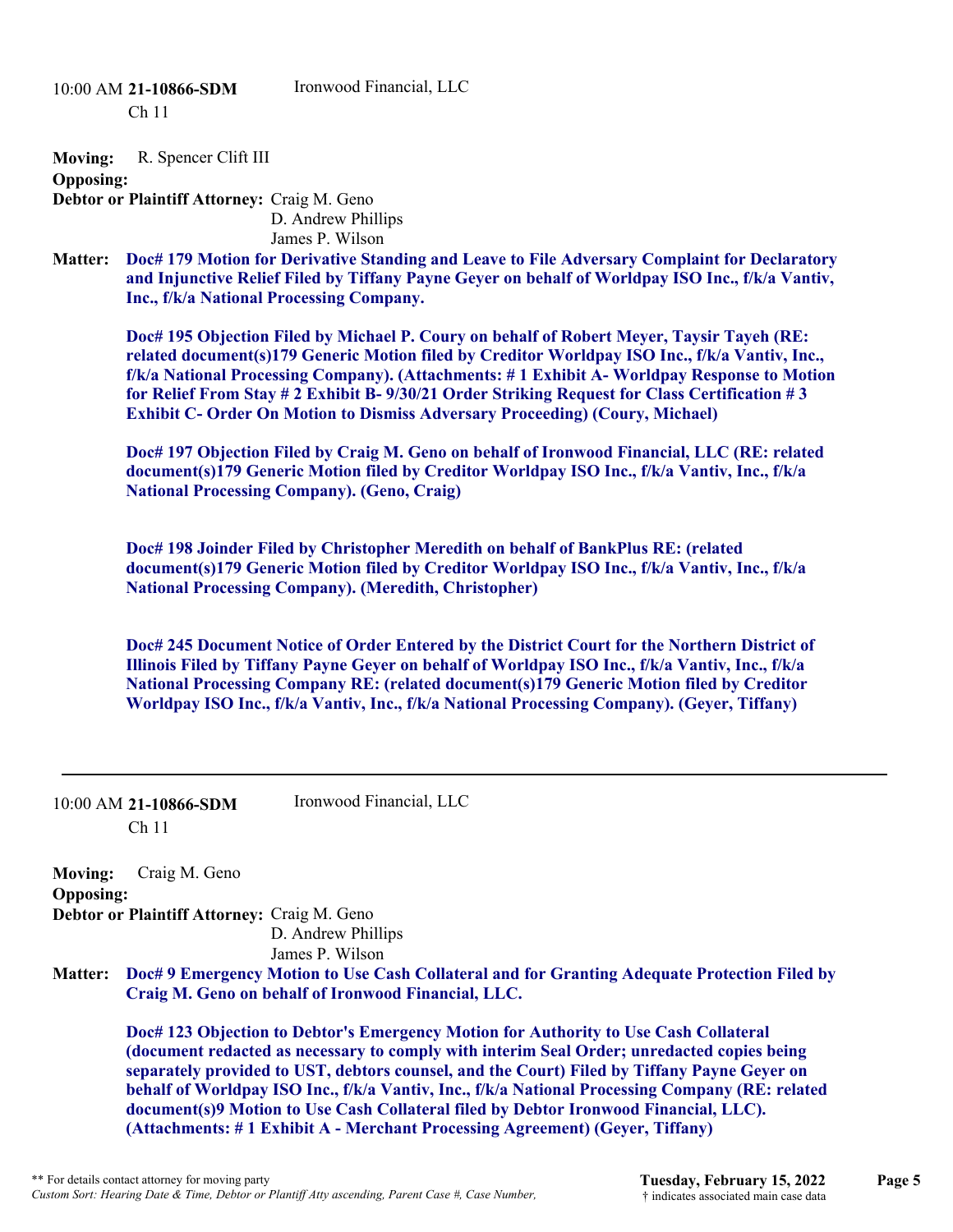### 10:00 AM **21-11832-SDM**  Ch 11

Express Grain Terminals, LLC

**Moving:** Craig M. Geno **Opposing: Debtor or Plaintiff Attorney:** Craig M. Geno **Doc# 364 Motion for Entry of Final Order (I) Authorizing Debtor to Pay Prepetition Critical Matter:**

**Vendor Claim and (II) Confirming Administrative Expense Priority Status for Outstanding Prepetition Purchase Orders Filed by Craig M. Geno on behalf of Express Grain Terminals, LLC.**

**Doc# 1185 Objection Filed by Kristina M. Johnson on behalf of Bank of Commerce, First South Farm Credit, ACA (RE: related document(s)364 Generic Motion filed by Debtor Express Grain Terminals, LLC). (Johnson, Kristina)**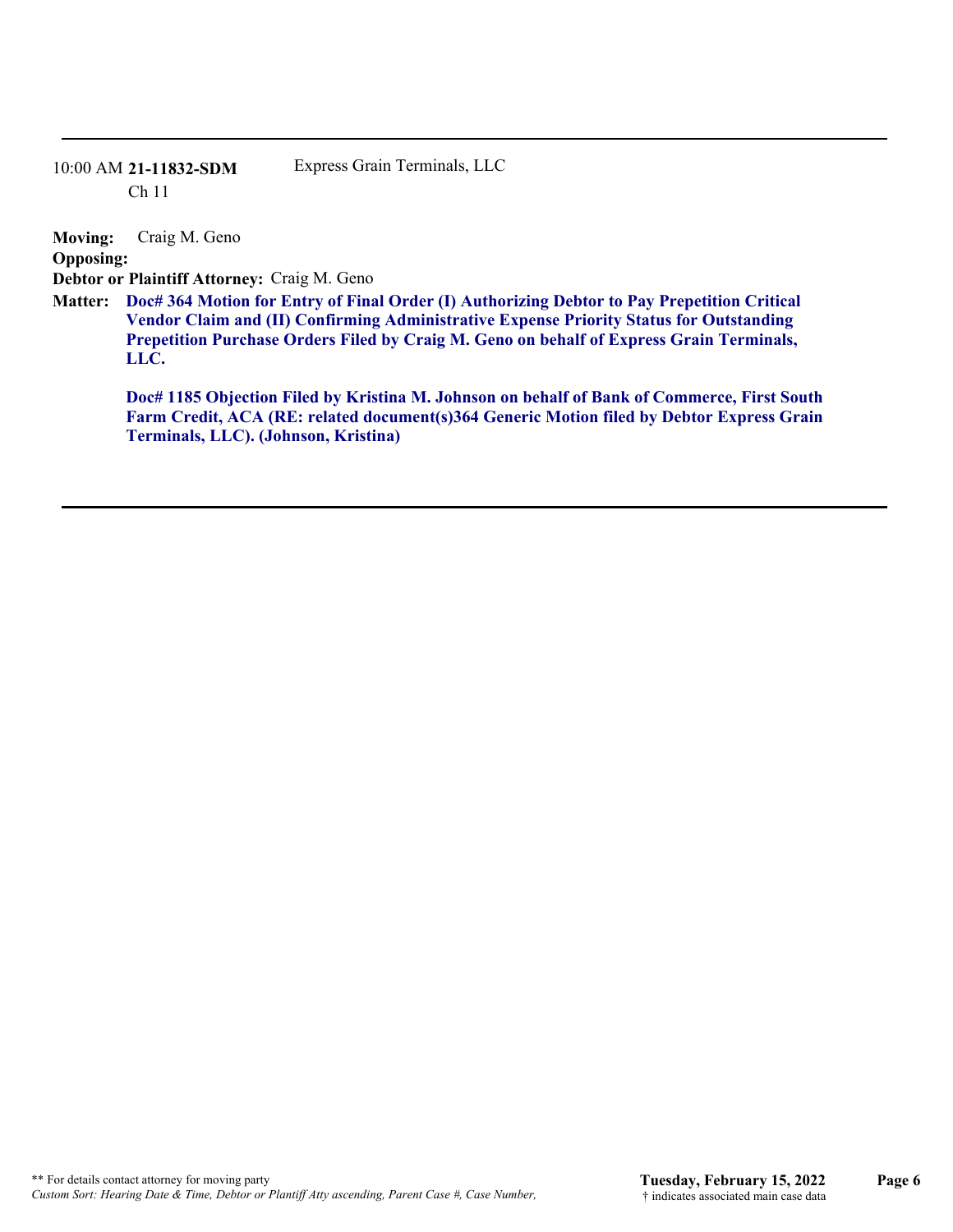# 10:00 AM **21-11832-SDM**

Ch 11

**Moving:** Craig M. Geno

**Opposing:**

**Debtor or Plaintiff Attorney:** Craig M. Geno

**Doc# 1523 Motion to Borrow Motion to Approve Order (I) Authorizing Secured Post-Petition Matter: Financing on a Superpriority Basis Pursuant to 11 U.S.C. 364, (II) Authorizing Fifth Amendment to Credit Agreement and DIP Facility, and (III) Scheduling and Final Hearing Pursuant to Bankruptcy Rule 4001(c) Filed by Craig M. Geno on behalf of Express Grain Terminals, LLC. (Attachments: # 1 Exhibit 1 # 2 Exhibit 2 # 3 Exhibit 3)**

**Doc# 1545 Objection (Limited) Filed by Jeffrey R. Barber on behalf of AMCREF Fund 47, LLC and AMCREF Fund 50, LLC, MuniStrategies Sub-CDE#26, LLC, Rustic Ventures, L.L.C. (RE: related document(s)1523 Motion to Borrow filed by Debtor Express Grain Terminals, LLC). (Barber, Jeffrey)** 

**Doc# 1546 Objection Filed by D. Andrew Phillips on behalf of Bacon Bros. Farms, LLC, Dendy Farms, LLC, Joe D. Evans, Flying Tater Farm, Inc., Jody Murphey Farms, Sam D. Stone (RE: related document(s)1523 Motion to Borrow filed by Debtor Express Grain Terminals, LLC). (Phillips, D.)** 

**Doc# 1547 Objection and Joinder in Farm Group II and Farm Group III's Response (Dkt. #1546) Filed by Kristina M. Johnson on behalf of Bank of Commerce, First South Farm Credit, ACA (RE: related document(s)1523 Motion to Borrow filed by Debtor Express Grain Terminals, LLC). (Johnson, Kristina)**

**Doc# 1548 Objection Filed by Jim F. Spencer Jr. on behalf of Adron Farms, Ashton Planting Company, BC Farms, Black Dog Farms, Buck Harris Planting Company, Champion Farms, Tonia T. Clardy, D.W. Clark, Jr., Corley Moses Farms, DLH Farms, David Bratton Farms, Davis and Davis Farms, Deloach Farms, Dodson Planting Company, Fulgham Farms, Tyler Gilliland, Highlandale Planting Company, Howard Farms, Idlewood Plantation, Jennings Planting Company, KMC Farms, Jacob Lindsey, Lake Lindsey, Little Bee Lake Farms, LLC, Jim Locke, MBM Farms, Inc., O'Neal Planting Company, Poe Planting Company, Fred J. Poindexter, Porter Farms, Prestidge Farms II, Ridgecrest Farms, Scott Farms, Mary Annette Morgan Smith, Tackett Planting Company II, Taylor Farms, Kelsie Fennell Trible, VK Farms, W B Farms, W.M. Jennings & Sons, Westwood Farms, Lawyer Wheeler Jr., Wolf Run Farms (RE: related document(s)1523 Motion to Borrow filed by Debtor Express Grain Terminals, LLC). (Spencer, Jim)**

**Doc# 1549 Joinder of Southern AgCredit, ACA in Bank of Commerce and First South Farm Credit, ACAs Objections [Docket Nos. 1543, 1544, And 1547] Filed by Jeffrey M. Williams on behalf of SouthernAgCredit, ACA RE: (related document(s)1543 Objection filed by Creditor First South Farm Credit, ACA, Creditor Bank of Commerce, 1544 Objection filed by Creditor First South Farm Credit, ACA, Creditor Bank of Commerce, 1547 Objection filed by Creditor First South Farm Credit, ACA, Creditor Bank of Commerce). (Williams, Jeffrey)**

**Doc# 1550 Objection Filed by Gregory G Hesse on behalf of Guaranty Bank & Trust Company (RE: related document(s)1523 Motion to Borrow filed by Debtor Express Grain Terminals, LLC). (Hesse, Gregory)** 

**Doc# 1551 Objection Filed by James A. McCullough II on behalf of Macquarie Bank Limited, Macquarie Commodities (USA) Inc. (RE: related document(s)1523 Motion to Borrow filed by Debtor Express Grain Terminals, LLC). (Attachments: # 1 Exhibit A) (McCullough, James)**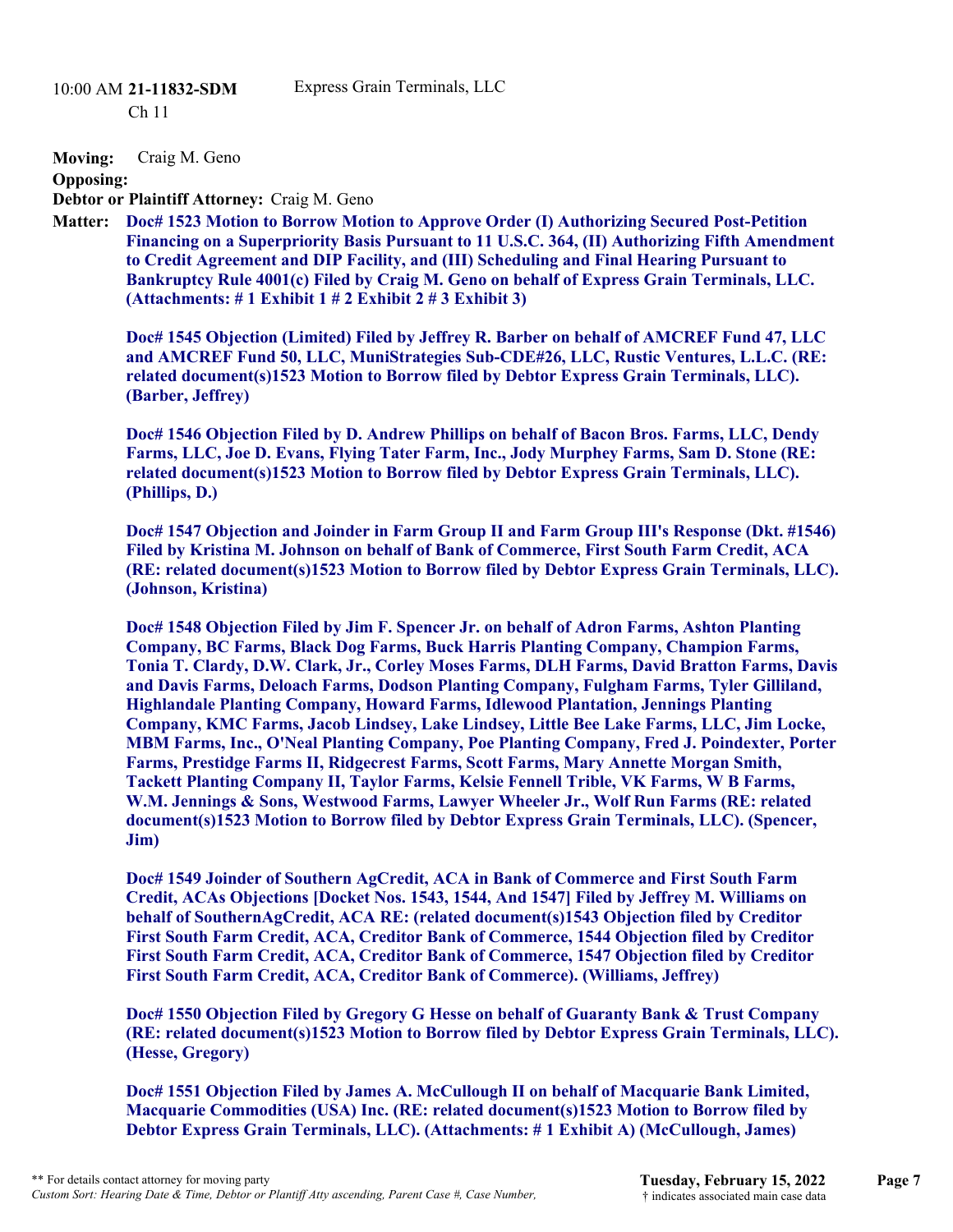**Doc# 1552 Objection to Motion to Approve Order (I) Authorizing Secured Post-Petition Financing on a Superpriority Basis Pursuant to 11 U.S.C. § 364, (II) Authorizing Fifth Amendment to Credit Agreement and DIP Facility, and (III) Scheduling a Final Hearing Pursuant to Bankruptcy Rule 4001(c) Filed by David Winston Houston IV on behalf of StoneX Commodity Solutions LLC, f/k/a FC Stone Merchant Services LLC (RE: related document(s)1523 Motion to Borrow filed by Debtor Express Grain Terminals, LLC). (Houston, David)**

**Doc# 1554 Objection Filed by Edward E. Lawler Jr. on behalf of State of Mississippi Department of Agriculture (RE: related document(s)1523 Motion to Borrow filed by Debtor Express Grain Terminals, LLC). (Lawler, Edward)**

**Doc# 1555 Joinder Filed by J. Walter Newman IV on behalf of 4 Farms Partnership, AN&K Farms, AR Farms, Clay Adcock, James Howard Alderman, Aldy Farms 2, Brian Andrus, Ashland Plantation, Ashley Millican/AN&K Farms, Ashley Selman/Ashley Selman Farms Partnership, B&H Farms Partnership, Brian Barham, Bell Farms, BoBo Farms, Brian Barham/Lagniappe Planting Company, Brian Lloyd/Triple L. Farms & Livestock LLC, Richard Brown, Ronnie Brown, Brown Farms, Owen Bruton, Bruton Farms Partnership, Bryant Parrish Farms, A Partnership, Buckhorn Farm Partners, Buckhorn Planting Company, C2 Farms, Carter Farms, Carty & Ashley Tillman Farms, Carty & Ashley Tillman Farms/Twin Bayou Farms, Cattlemen's Advantage, Inc., Chenoah Planting, Edmond Clark, Lashunkeita Clark, Clifton D. Steed/Random Shot Farms, Clint Dunn/Dunn Farms I, II&III, D&J Land & Agriculture, Tracy Davis, Davis and Davis Farms, Double J Farms PTNR, Clint Dunn, Dunn Farms, Dunn Farms III, E-Farm LLC, Egypt Planting Co III, Timothy Ellis, Ellis & Ellis Farms, Four Farms, A Partnership, Funderburk Farms, Gary Bright/Bright Farms, Darrell Green, Trey Hardin, Hardy Farms, Joshua M. Henderson, Jason Hill, JL Watkins Farms, Jason Hyde Farms, Jim Osborn/Osborn Farms, Jim Suber Farms, Joe Bell/Bell Farms, Chris Killebrew, Killebrew Cotton Company, Lagniappe Planting Company, Larry Killebrew Farms, Lawrence Farms, LLC, Nathan S Little, Eric Livingston, William Livingston, Lochleven/Tyler Gann, MHC Farms, Inc., MRF3, LLC, Marsh Bayou Planting Co., Matt Bell/Cattlemen's Advantage, Inc, Jay McBride, Bradley Preston McGreger, Mike Bowen Farms, Moody Farms, Murrah Hardy/Murrah Hardy Farms, Jim Osborn, Owen Bruton/B&H Farms Partnership & Bruton Farms Partnership, PM Farms, Parker Adcock/d/b/a Island Farms, Porter Planting Company, Random Shot Farms, Robert Moody/Moody Farms, Rocky and Will Flemming, Ronnie Brown Farms LLC, Ronnie Moss Farms, Ashley Selman, Edward E Shook, Southside Farm/Darrell Green, Jim Suber, Tchula Grain Co., Collier Tillman, Timothy Ellis/Bobo Farms and Ellis &Ellis Farms, Jason Tindall, Tim Tindall, Jerry and Nancy Tindall Farms, Tobin L Parker Farms, Tony Morgan Farms,Inc., Travis Davis/T&R Farms, Triple L Farms & Livestock LLC, Tripple D Planting Co. II PTNR, Twin Bayou Farms, Brandon Watkins, Waye Farms, Whittington and Sumner Farms, LLC, Will Jones/Wyatt Farms, William Dunn Farms II, Williams Dunn Farms II, Wyatt Farms RE: (related document(s)1523 Motion to Borrow filed by Debtor Express Grain Terminals, LLC). (Newman, J.)**

**Doc# 1557 Response Filed by Eric L. Johnson on behalf of UMB Bank, N.A. (RE: related document(s)1523 Motion to Borrow filed by Debtor Express Grain Terminals, LLC). (Attachments: # 1 Exhibit 1 - Memorandum in Support of Motion to Dismiss) (Johnson, Eric)**

**Doc# 1558 Joinder Filed by Jim F. Spencer Jr. on behalf of Adron Farms, Ashton Planting Company, BC Farms, Black Dog Farms, Buck Harris Planting Company, Champion Farms, Tonia T. Clardy, D.W. Clark, Jr., Corley Moses Farms, DLH Farms, David Bratton Farms, Davis and Davis Farms, Deloach Farms, Dodson Planting Company, Fulgham Farms, Tyler Gilliland, Highlandale Planting Company, Howard Farms, Idlewood Plantation, Jennings Planting Company, KMC Farms, Jacob Lindsey, Lake Lindsey, Little Bee Lake Farms, LLC, Jim Locke, MBM Farms, Inc., O'Neal Planting Company, Poe Planting Company, Fred J. Poindexter, Porter Farms, Prestidge Farms II, Scott Farms, Mary Annette Morgan Smith, Tackett Planting Company II, Taylor Farms, Kelsie Fennell Trible, VK Farms, W B Farms, W.M. Jennings &**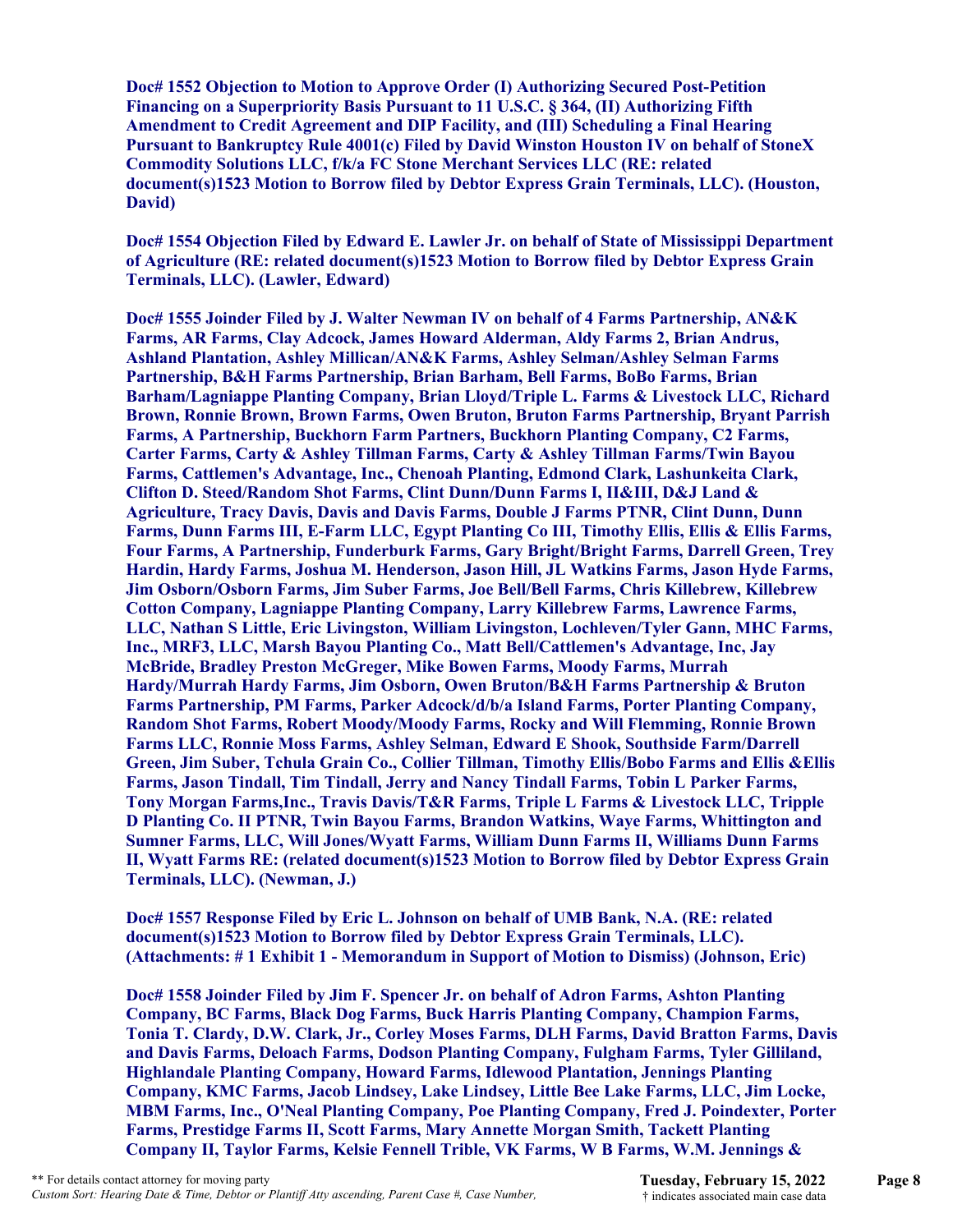**Sons, Westwood Farms, Lawyer Wheeler Jr., Wolf Run Farms RE: (related document(s)1546 Objection filed by Creditor Jody Murphey Farms, Creditor Dendy Farms, LLC, Creditor Bacon Bros. Farms, LLC, Creditor Flying Tater Farm, Inc., Creditor Joe D. Evans, Creditor Sam D. Stone). (Spencer, Jim)** 

**Doc# 1559 Joinder Filed by Jim F. Spencer Jr. on behalf of Adron Farms, Ashton Planting Company, BC Farms, Black Dog Farms, Buck Harris Planting Company, Champion Farms, Tonia T. Clardy, D.W. Clark, Jr., Corley Moses Farms, DLH Farms, David Bratton Farms, Davis and Davis Farms, Deloach Farms, Dodson Planting Company, Fulgham Farms, Tyler Gilliland, Highlandale Planting Company, Howard Farms, Idlewood Plantation, Jennings Planting Company, KMC Farms, Jacob Lindsey, Lake Lindsey, Little Bee Lake Farms, LLC, Jim Locke, MBM Farms, Inc., O'Neal Planting Company, Poe Planting Company, Fred J. Poindexter, Porter Farms, Prestidge Farms II, Ridgecrest Farms, Scott Farms, Mary Annette Morgan Smith, Tackett Planting Company II, Taylor Farms, Kelsie Fennell Trible, VK Farms, W B Farms, W.M. Jennings & Sons, Westwood Farms, Lawyer Wheeler Jr., Wolf Run Farms RE: (related document(s)1547 Objection filed by Creditor First South Farm Credit, ACA, Creditor Bank of Commerce). (Spencer, Jim)**

**Doc# 1561 Joint Objection Filed by Justin B. Little on behalf of AG Resource Holdings, LLC, AG Resource Management, LLC, Agrifund, LLC (RE: related document(s)1543 Objection filed by Creditor First South Farm Credit, ACA, Creditor Bank of Commerce, 1544 Objection filed by Creditor First South Farm Credit, ACA, Creditor Bank of Commerce, 1547 Objection filed by Creditor First South Farm Credit, ACA, Creditor Bank of Commerce, 1548 Objection filed by Creditor Jennings Planting Company, Creditor Adron Farms, Creditor Highlandale Planting Company, Creditor DLH Farms, Creditor Corley Moses Farms, Creditor W.M. Jennings & Sons, Creditor Wolf Run Farms, Creditor Black Dog Farms, Creditor Idlewood Plantation, Creditor VK Farms, Creditor Kelsie Fennell Trible, Creditor BC Farms, Creditor Deloach Farms, Creditor Taylor Farms, Creditor Dodson Planting Company, Creditor Buck Harris Planting Company, Creditor Mary Annette Morgan Smith, Creditor Ridgecrest Farms, Creditor Howard Farms, Creditor Little Bee Lake Farms, LLC, Creditor MBM Farms, Inc., Creditor Champion Farms, Creditor Fulgham Farms, Creditor David Bratton Farms, Creditor Davis and Davis Farms, Creditor Prestidge Farms II, Creditor Lawyer Wheeler, Creditor Westwood Farms, Creditor O'Neal Planting Company, Creditor Tyler Gilliland, Creditor Fred J. Poindexter, Creditor Lake Lindsey, Creditor Jim Locke, Creditor Scott Farms, Creditor Tackett Planting Company II, Creditor Ashton Planting Company, Creditor Jacob Lindsey, Creditor KMC Farms, Creditor Porter Farms, Creditor D.W. Clark, Jr., Creditor Tonia T. Clardy, Creditor Poe Planting Company, Creditor W B Farms, 1550 Objection filed by Creditor Guaranty Bank & Trust Company, 1551 Objection filed by Creditor Macquarie Bank Limited, Creditor Macquarie Commodities (USA) Inc.). (Little, Justin)**

**Doc# 1562 Joinder Filed by James P. Wilson Jr. on behalf of Planters Bank & Trust Company RE: (related document(s)1546 Objection filed by Creditor Jody Murphey Farms, Creditor Dendy Farms, LLC, Creditor Bacon Bros. Farms, LLC, Creditor Flying Tater Farm, Inc., Creditor Joe D. Evans, Creditor Sam D. Stone, 1547 Objection filed by Creditor First South Farm Credit, ACA, Creditor Bank of Commerce, 1548 Objection filed by Creditor Jennings Planting Company, Creditor Adron Farms, Creditor Highlandale Planting Company, Creditor DLH Farms, Creditor Corley Moses Farms, Creditor W.M. Jennings & Sons, Creditor Wolf Run Farms, Creditor Black Dog Farms, Creditor Idlewood Plantation, Creditor VK Farms, Creditor Kelsie Fennell Trible, Creditor BC Farms, Creditor Deloach Farms, Creditor Taylor Farms, Creditor Dodson Planting Company, Creditor Buck Harris Planting Company, Creditor Mary Annette Morgan Smith, Creditor Ridgecrest Farms, Creditor Howard Farms, Creditor Little Bee Lake Farms, LLC, Creditor MBM Farms, Inc., Creditor Champion Farms, Creditor Fulgham Farms, Creditor David Bratton Farms, Creditor Davis and Davis Farms, Creditor Prestidge Farms II, Creditor Lawyer Wheeler, Creditor Westwood Farms, Creditor O'Neal Planting Company, Creditor Tyler Gilliland, Creditor Fred J. Poindexter, Creditor Lake Lindsey, Creditor Jim Locke, Creditor Scott Farms, Creditor Tackett Planting Company II, Creditor**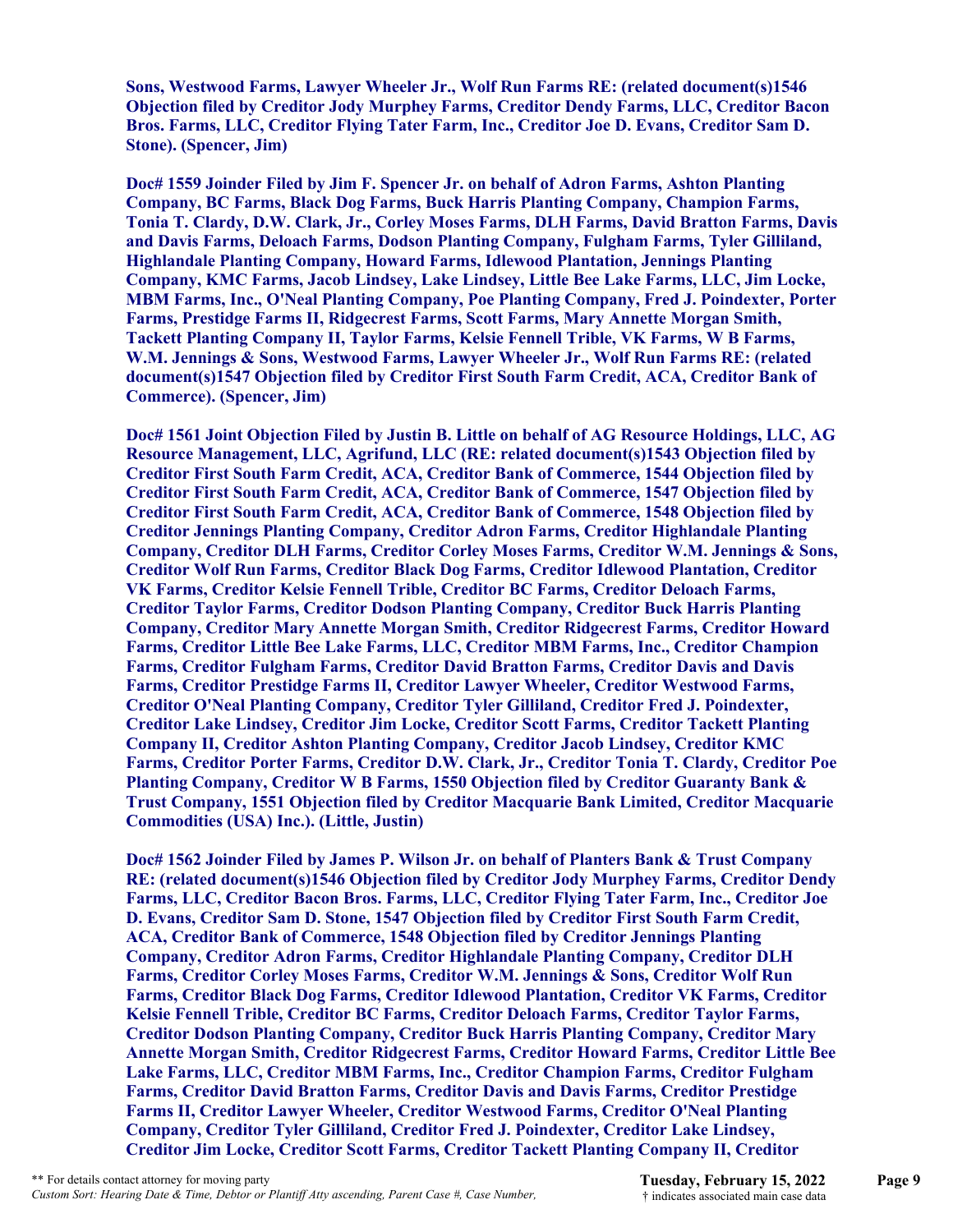**Ashton Planting Company, Creditor Jacob Lindsey, Creditor KMC Farms, Creditor Porter Farms, Creditor D.W. Clark, Jr., Creditor Tonia T. Clardy, Creditor Poe Planting Company, Creditor W B Farms, 1550 Objection filed by Creditor Guaranty Bank & Trust Company, 1554 Objection filed by Creditor State of Mississippi Department of Agriculture). (Wilson, James)**

**Doc# 1582 Joinder Filed by Jim F. Spencer Jr. on behalf of Adron Farms, Ashton Planting Company, BC Farms, Black Dog Farms, Buck Harris Planting Company, Champion Farms, Tonia T. Clardy, D.W. Clark, Jr., Corley Moses Farms, DLH Farms, David Bratton Farms, Davis and Davis Farms, Deloach Farms, Dodson Planting Company, Fulgham Farms, Tyler Gilliland, Highlandale Planting Company, Howard Farms, Idlewood Plantation, Jennings Planting Company, KMC Farms, Jacob Lindsey, Lake Lindsey, Little Bee Lake Farms, LLC, Jim Locke, MBM Farms, Inc., O'Neal Planting Company, Poe Planting Company, Fred J. Poindexter, Porter Farms, Prestidge Farms II, Ridgecrest Farms, Scott Farms, Mary Annette Morgan Smith, Tackett Planting Company II, Taylor Farms, Kelsie Fennell Trible, VK Farms, W B Farms, W.M. Jennings & Sons, Westwood Farms, Lawyer Wheeler Jr., Wolf Run Farms RE: (related document(s)1546 Objection filed by Creditor Jody Murphey Farms, Creditor Dendy Farms, LLC, Creditor Bacon Bros. Farms, LLC, Creditor Flying Tater Farm, Inc., Creditor Joe D. Evans, Creditor Sam D. Stone). (Spencer, Jim)**

10:00 AM **20-01075-SDM**   $\dagger$  Ch 7 13-13032-SDM Conner v. Wise et al Isham David Conner **Moving:** G. Clark Monroe II **Opposing: Debtor or Plaintiff Attorney:** Heidi Schneller Milam

**Doc# 80 Motion to Dismiss Adversary Proceeding and Set Aside Discharge Filed by G. Clark Matter: Monroe II on behalf of Brightview Federal Credit Union. (Monroe, G.)**

**Doc# 86 Response Filed by Heidi Schneller Milam on behalf of Isham David Conner (RE: related document(s)80 Motion to Dismiss Adversary Proceeding filed by Defendant Brightview Federal Credit Union). (Milam, Heidi)**

|                  | $10:00$ AM 19-13803-SDM                                                                                                                                                                             | Gregory M Giles                                                                                                                                                                     |  |
|------------------|-----------------------------------------------------------------------------------------------------------------------------------------------------------------------------------------------------|-------------------------------------------------------------------------------------------------------------------------------------------------------------------------------------|--|
|                  | Ch <sub>13</sub>                                                                                                                                                                                    |                                                                                                                                                                                     |  |
|                  | Trustee: Vardaman                                                                                                                                                                                   |                                                                                                                                                                                     |  |
| <b>Moving:</b>   | Olivia Spencer                                                                                                                                                                                      |                                                                                                                                                                                     |  |
| <b>Opposing:</b> |                                                                                                                                                                                                     |                                                                                                                                                                                     |  |
|                  | Debtor or Plaintiff Attorney: R. Gawyn Mitchell                                                                                                                                                     |                                                                                                                                                                                     |  |
| <b>Matter:</b>   | Doc# 37 Motion for Relief from Stay., Motion to Abandon as to a 2016 Ford Focus vehicle. Filed<br>by Olivia Spencer on behalf of Ford Motor Credit Company LLC. (Attachments: #1 Proposed<br>Order) |                                                                                                                                                                                     |  |
|                  | <b>Motion to Abandon). (Mitchell, R.)</b>                                                                                                                                                           | Doc# 39 Response Filed by R. Gawyn Mitchell on behalf of Gregory M Giles (RE: related<br>document(s)37 Motion for Relief From Stay filed by Creditor Ford Motor Credit Company LLC, |  |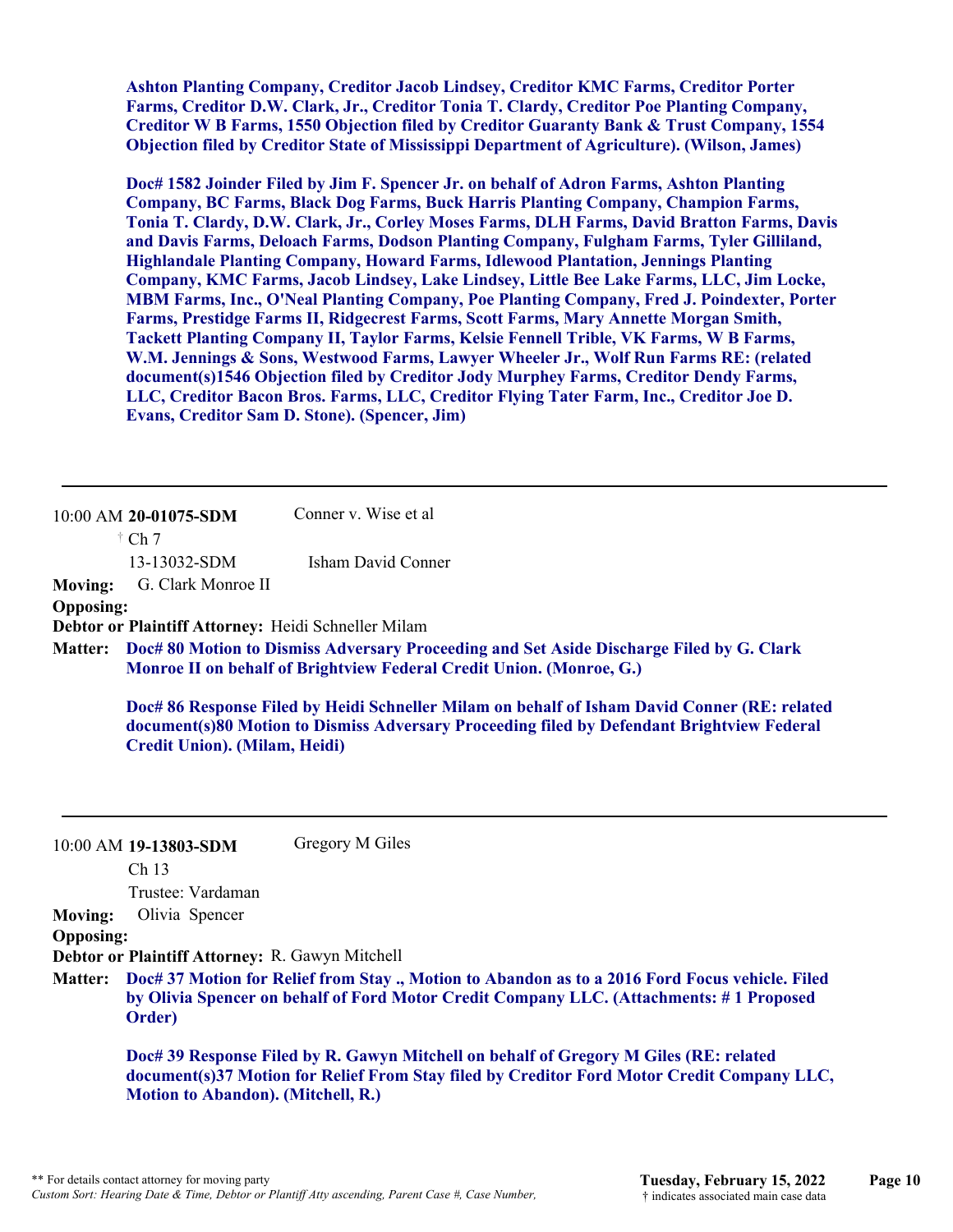|                  | $10:00$ AM 21-10718-SDM                         | James R Crowley                                                                                                                                                                                                                                                                                                                                |
|------------------|-------------------------------------------------|------------------------------------------------------------------------------------------------------------------------------------------------------------------------------------------------------------------------------------------------------------------------------------------------------------------------------------------------|
|                  | Ch <sub>13</sub>                                |                                                                                                                                                                                                                                                                                                                                                |
|                  | Trustee: Vardaman                               |                                                                                                                                                                                                                                                                                                                                                |
| <b>Moving:</b>   | Charles Frank Fair Barbour                      |                                                                                                                                                                                                                                                                                                                                                |
| <b>Opposing:</b> |                                                 |                                                                                                                                                                                                                                                                                                                                                |
|                  | Debtor or Plaintiff Attorney: R. Gawyn Mitchell |                                                                                                                                                                                                                                                                                                                                                |
| <b>Matter:</b>   |                                                 | Doc# 45 Motion for Relief from Stay ., Motion for Relief from Stay (Codebtor or Child Support),<br><b>Motion to Abandon ., Motion for Adequate Protection with Certificate of Service Filed by</b><br>Charles Frank Fair Barbour on behalf of BancorpSouth Bank. (Attachments: #1 Exhibit Note #<br>2 Exhibit Deed of Trust #3 Proposed Order) |

|                  | 10:00 AM 21-12194-SDM                                                                                                                                                                                                                                                        | George Toten and |  |
|------------------|------------------------------------------------------------------------------------------------------------------------------------------------------------------------------------------------------------------------------------------------------------------------------|------------------|--|
|                  | Ch <sub>13</sub>                                                                                                                                                                                                                                                             | Linda Toten      |  |
|                  | Trustee: Vardaman                                                                                                                                                                                                                                                            |                  |  |
| <b>Moving:</b>   | Olivia Spencer                                                                                                                                                                                                                                                               |                  |  |
| <b>Opposing:</b> |                                                                                                                                                                                                                                                                              |                  |  |
|                  | Debtor or Plaintiff Attorney: R. Gawyn Mitchell                                                                                                                                                                                                                              |                  |  |
| <b>Matter:</b>   | Doc# 36 Motion for Relief from Stay ., Motion for Relief from Stay (Codebtor or Child Support)<br>as to Eric Toten, Motion to Abandon as to a 2019 Ram 1500 vehicle. Filed by Olivia Spencer on<br>behalf of Ford Motor Credit Company LLC. (Attachments: #1 Proposed Order) |                  |  |

|                  | 10:00 AM 21-10931-SDM<br>Ch <sub>11</sub>                                                                                                                                                                         | Haven Campus Communities - Starkville, LLC                                          |  |
|------------------|-------------------------------------------------------------------------------------------------------------------------------------------------------------------------------------------------------------------|-------------------------------------------------------------------------------------|--|
| <b>Moving:</b>   | Douglas C. Noble                                                                                                                                                                                                  |                                                                                     |  |
| <b>Opposing:</b> |                                                                                                                                                                                                                   |                                                                                     |  |
|                  | Debtor or Plaintiff Attorney: Douglas C. Noble                                                                                                                                                                    |                                                                                     |  |
|                  |                                                                                                                                                                                                                   | David Lee Bury                                                                      |  |
|                  |                                                                                                                                                                                                                   | Thomas B. Norton                                                                    |  |
|                  |                                                                                                                                                                                                                   | Ward Stone                                                                          |  |
| <b>Matter:</b>   | Doc# 175 Interim Application for Compensation for David Lee Bury Jr, Attorney, Fee: .00,<br>Expenses: .03. Filed by David Lee Bury Jr. (Attachments: #1 Exhibit Summary and Itemization<br>of Fees and Expenses)  |                                                                                     |  |
|                  | Doc# 186 Objection Filed by Sammye S. Tharp on behalf of U.S. Trustee (RE: related<br>document(s)175 Application for Compensation filed by Debtor Haven Campus Communities -<br>Starkville, LLC). (Tharp, Sammye) |                                                                                     |  |
|                  |                                                                                                                                                                                                                   | Doc# 188 Objection Filed by Sarah Beth Wilson on behalf of Origin Bank (RE: related |  |

**document(s)175 Application for Compensation filed by Debtor Haven Campus Communities - Starkville, LLC). (Wilson, Sarah Beth)**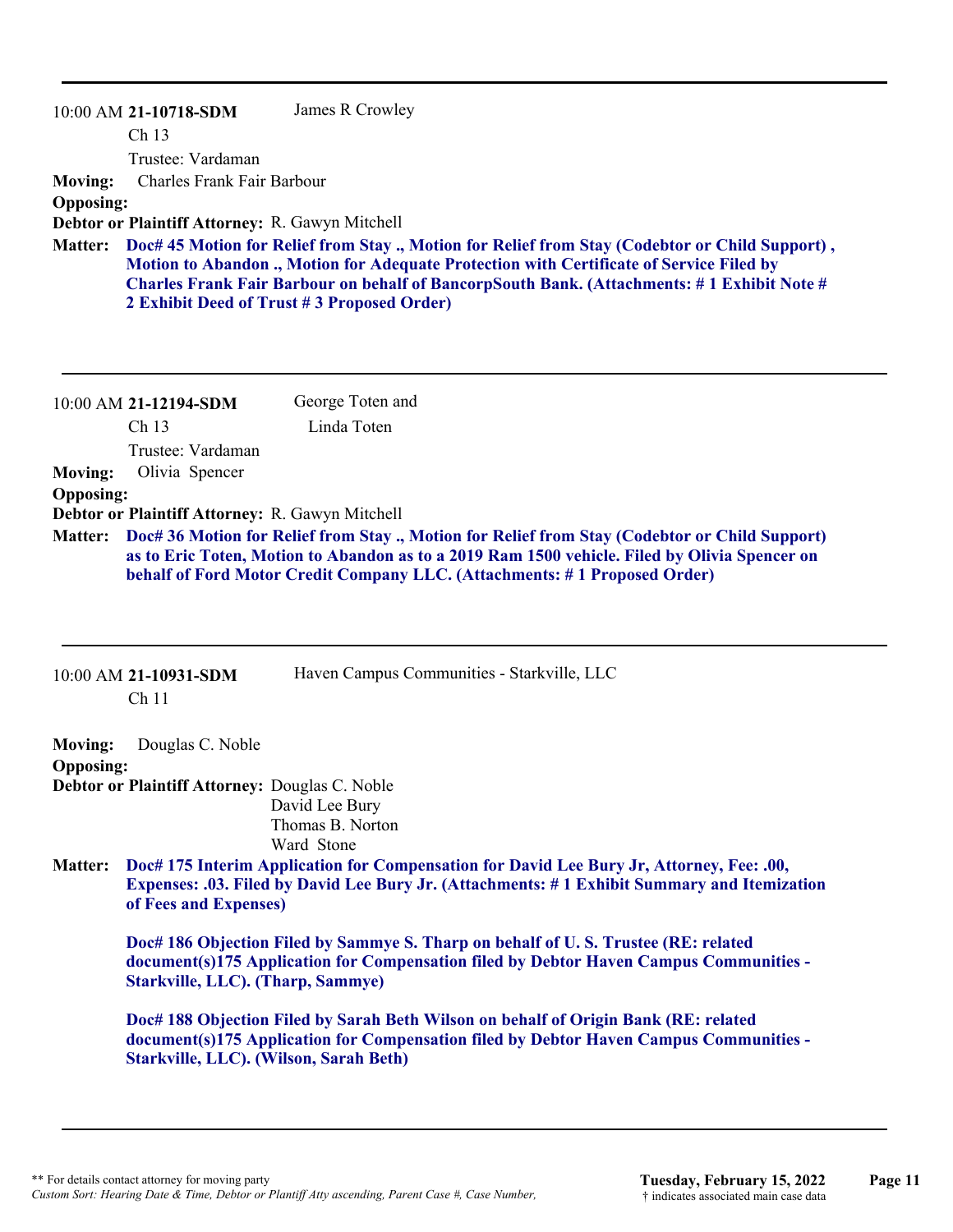|                                    | 10:00 AM 21-10931-SDM<br>Ch <sub>11</sub>                          | Haven Campus Communities - Starkville, LLC                                                                                                                                                                                         |
|------------------------------------|--------------------------------------------------------------------|------------------------------------------------------------------------------------------------------------------------------------------------------------------------------------------------------------------------------------|
| <b>Moving:</b><br><b>Opposing:</b> | Debtor or Plaintiff Attorney: Douglas C. Noble                     | David Lee Bury<br>Thomas B. Norton<br>Ward Stone                                                                                                                                                                                   |
| <b>Matter:</b>                     | (Attachments: #1 Exhibit)                                          | Doc# 176 Interim Application for Compensation for McCraney Montagnet Quin and Noble,<br>PLLC, Attorney, Fee: .50, Expenses: .89. Filed by McCraney Montagnet Quin and Noble, PLLC.                                                 |
|                                    |                                                                    | Doc# 187 Objection Filed by Sarah Beth Wilson on behalf of Origin Bank (RE: related<br>document(s)176 Application for Compensation). (Wilson, Sarah Beth)                                                                          |
|                                    | 10:00 AM 21-10931-SDM<br>Ch <sub>11</sub>                          | Haven Campus Communities - Starkville, LLC                                                                                                                                                                                         |
| <b>Moving:</b><br><b>Opposing:</b> | Douglas C. Noble<br>Debtor or Plaintiff Attorney: Douglas C. Noble | David Lee Bury<br>Thomas B. Norton<br>Ward Stone                                                                                                                                                                                   |
| <b>Matter:</b>                     |                                                                    | Doc# 8 Motion to Use Cash Collateral Filed by Douglas C. Noble on behalf of Haven Campus<br>Communities - Starkville, LLC. (Attachments: #1 Exhibit A - Budget #2 Proposed Order)                                                  |
|                                    |                                                                    | Doc# 34 Objection Filed by Ida Danielle Mashburn-Myrick on behalf of Origin Bank (RE:<br>related document(s)8 Motion to Use Cash Collateral filed by Debtor Haven Campus Communities<br>- Starkville, LLC). (Mashburn-Myrick, Ida) |
|                                    | - Starkville, LLC). (Wilson, Sarah Beth)                           | Doc# 93 Supplemental Objection Filed by Sarah Beth Wilson on behalf of Origin Bank (RE:<br>related document(s)8 Motion to Use Cash Collateral filed by Debtor Haven Campus Communities                                             |